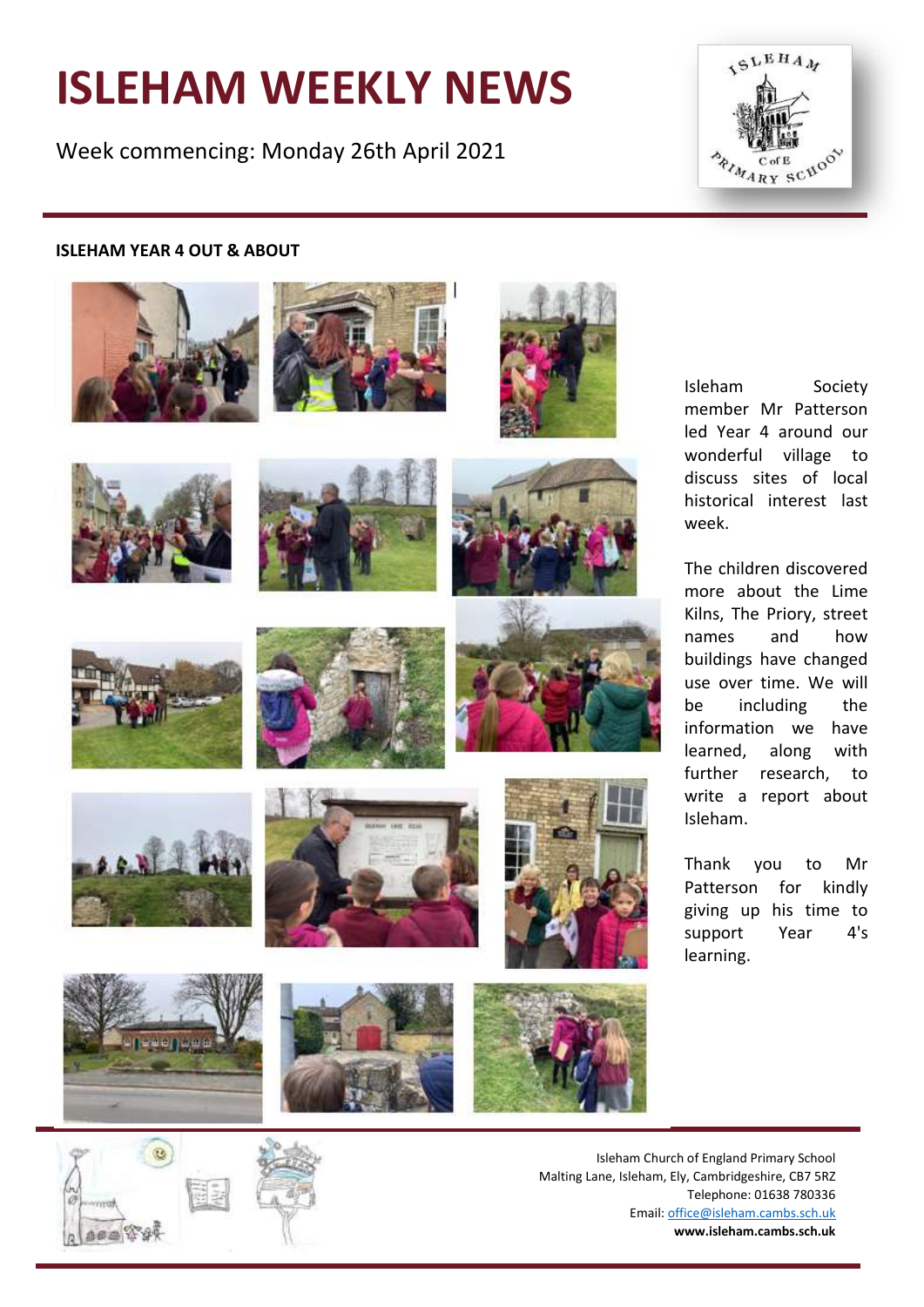#### **WORK TO SHARE- YEAR 2**









In Year 2 we have been learning about the dinosaurs. We learnt about ammonite fossils and decided we'd like to make some of our own.

In art, we found out about sculpting and how some artists such as Barbara Hepworth created sculptures from stone. We decided to use soap for our sculptures.

We carefully sculpted the round shape of the ammonite first, then we added the spiral detail. We are going to add the final details next week!













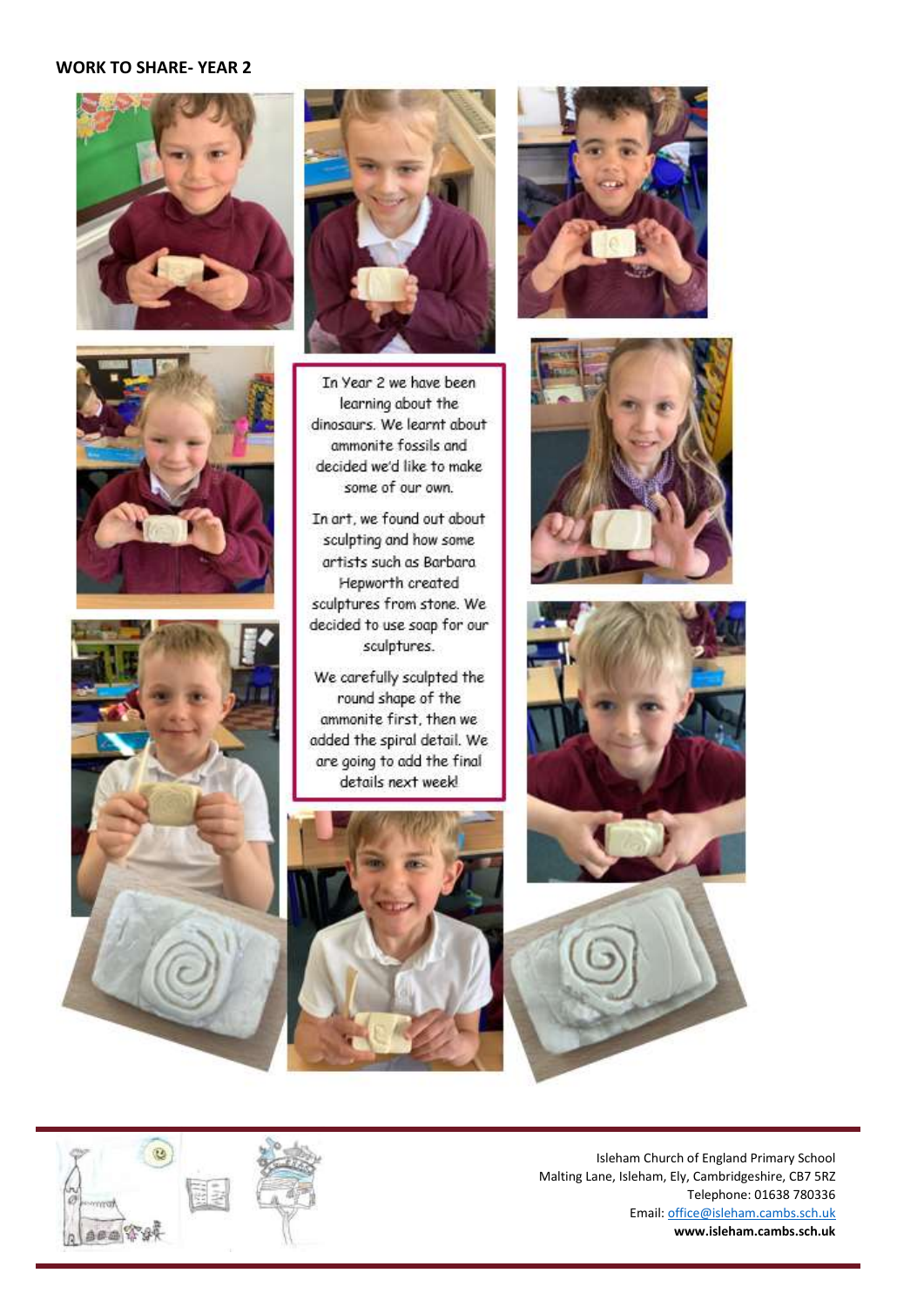#### **SCHOOL MENU THIS WEEK**



Our wonderful cooks helped the children celebrate St George's day on Friday with this wonderful English cake (and of course, by wearing dragon and knight costumes!) THANK YOU

## **NATIONAL SKIPPING WEEK 2021**



 $\begin{array}{c} \hline \end{array}$ 

Well done to all who took part in the bronze, silver and gold challenges last week- we have some really talented skippers amongst the children (and staff!)

Certificates will be making their way to those who completed the challenges. Great work everyone.



Isleham Church of England Primary School Malting Lane, Isleham, Ely, Cambridgeshire, CB7 5RZ Telephone: 01638 780336 Email[: office@isleham.cambs.sch.uk](mailto:office@isleham.cambs.sch.uk) **www.isleham.cambs.sch.uk**

 $23rd$ 

h 'n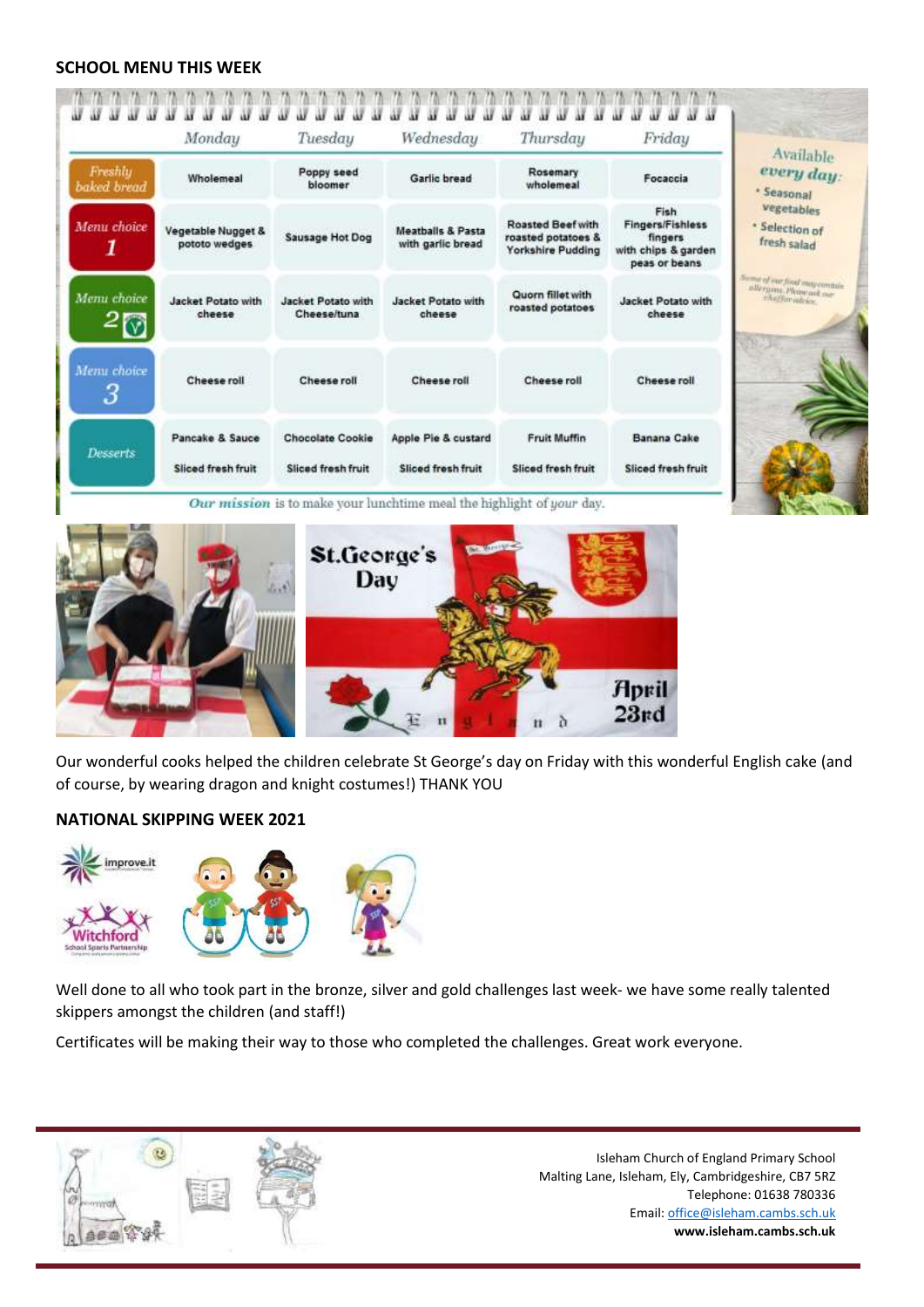

**We hope to get our curriculum swimming sessions with Mrs Read up and running from 10.5.21. Please see the timetable below. All children will swim in groups of up to 10 children from their own bubble groups, and all staff and volunteers will have carried out our Covid-safe training.**

|    | <b>Monday</b> | Tuesday | Wednesday | Thursday | Friday |
|----|---------------|---------|-----------|----------|--------|
| am |               | Year 3  | Year 5    | Year R   | Year 1 |
| pm | Year 2        |         |           | Year 4   | Year 6 |

So that you can plan ahead re clothing for swim days, children who have morning swims may wear their costume under their uniform for a quick change on arrival if preferred. With this in mind, girls may wear a 2 piece costume (with a solid vest top) or they can roll down the top of the costume so they can go to the toilet if needed without taking off all items of clothing!

Please ensure your child has a swim hat for their swimming lessons- all hair of any length can block the pool filters if it builds up so we ask all children to wear a hat.

Please also name all items of clothing including underwear, socks, costumes and swim towels as we often are left with multiple items after changing. We ask parents to avoid sending talcum powder due to allergies.

## **PARENT TEACHER ASSOCIATION (INCORPORATING ISLEHAM SWIMMING POOL ASSOCIATION) & PARENT VOLUNTEERS THIS TERM**



If you would like to help as a parent volunteer with school swim sessions or woodland visits (in Reception and Year 1) this term, please remember to sign up for the volunteer update training this week via the link below. The details for the Zoom meeting will then be forwarded to you:-

**<https://www.surveymonkey.co.uk/r/LLQSWSY>**

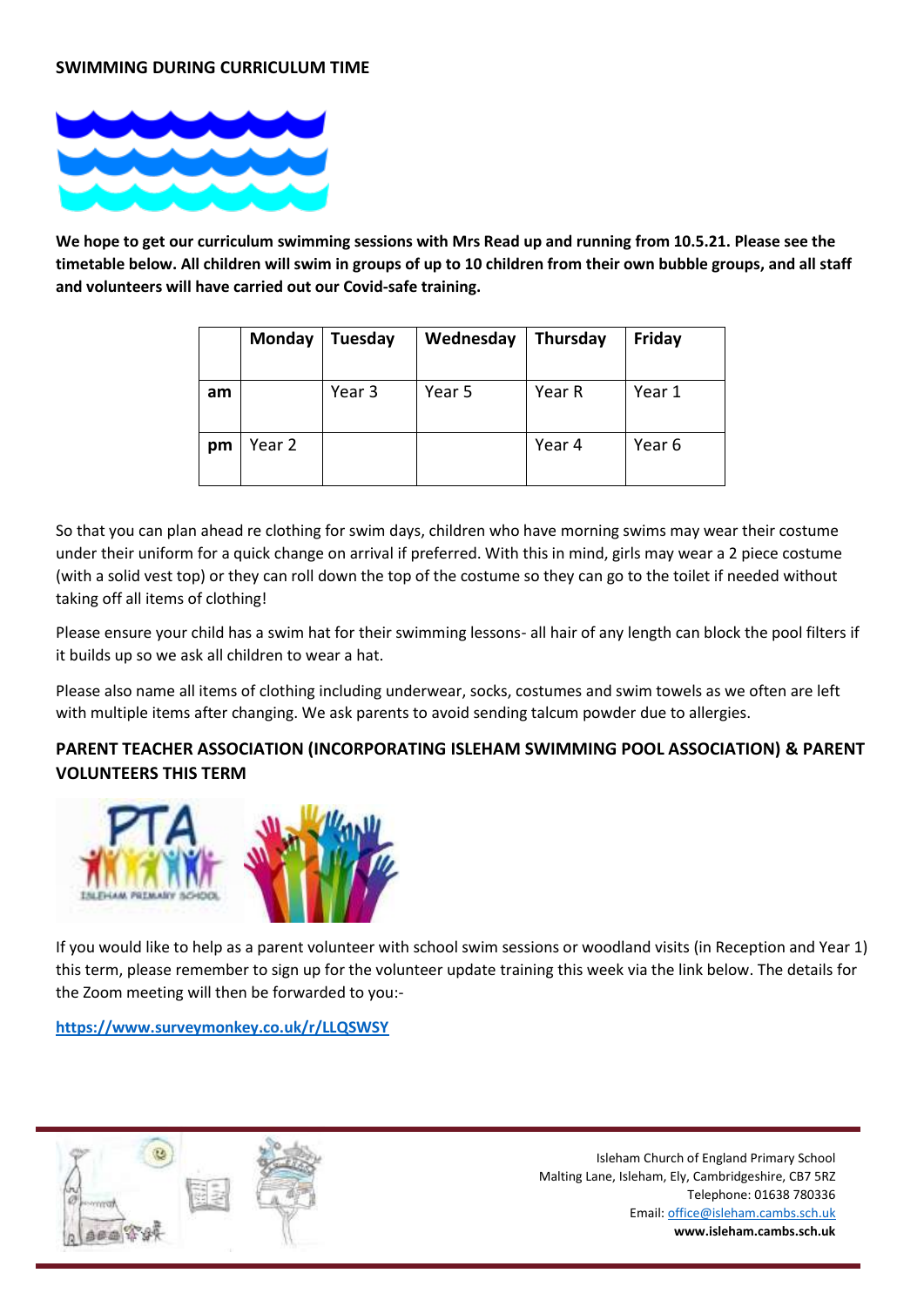For families who are interested in using the school pool outside school hours, we are also offering RESUS training for parents and staff in the school hall THIS WEEK on Wednesday 28.4.21 at 3.30pm OR 6.00pm. Please enter via the Reception playground at this time. The area will be well ventilated and social distancing rules will apply. It would be best for alternative arrangements to be made for children due to space constraints on this occasion. Unfortunately, we are not able to offer a crèche for school-aged pupils or for younger siblings on this occasion.

## **ARRANGEMENTS FOR FAMILY SWIMS- SESSION BOOKING**

We hope to have the system set up soon for families to book their swim sessions after school (up to 2 families per hour slot) on weekdays and on Saturdays from Wednesday 28.4.21.

**Please note that booking link details will be sent through after payment of the family £20 season contribution.**

#### **THANK YOU**

## **ASSEMBLIES & MUSIC THIS WEEK**

This week we will be thinking about the story of Noah and his ark.

Our Picture News assembly is considering whether all schools should have a library. Of course, we are lucky to have a lovely library in school stocked with fiction and non-fictions books, as well as well-stocked class library shelves too.



**PARKING & PARENT COVID-SAFETY**



Please can I once again remind parents that parking opposite the school gate and zig zag lines is dangerous and should not be happening? Our drop-off time now runs to 9.05am so there is plenty of time to park and walk the short distance to the school gate.

Also, current Covid restrictions advise no more than 2 families to meet outdoors. Please move away from the gate after dropping off and picking up children and continue to maintain social distancing, and continue to wear masks in busy areas such as the school site. Thank you.

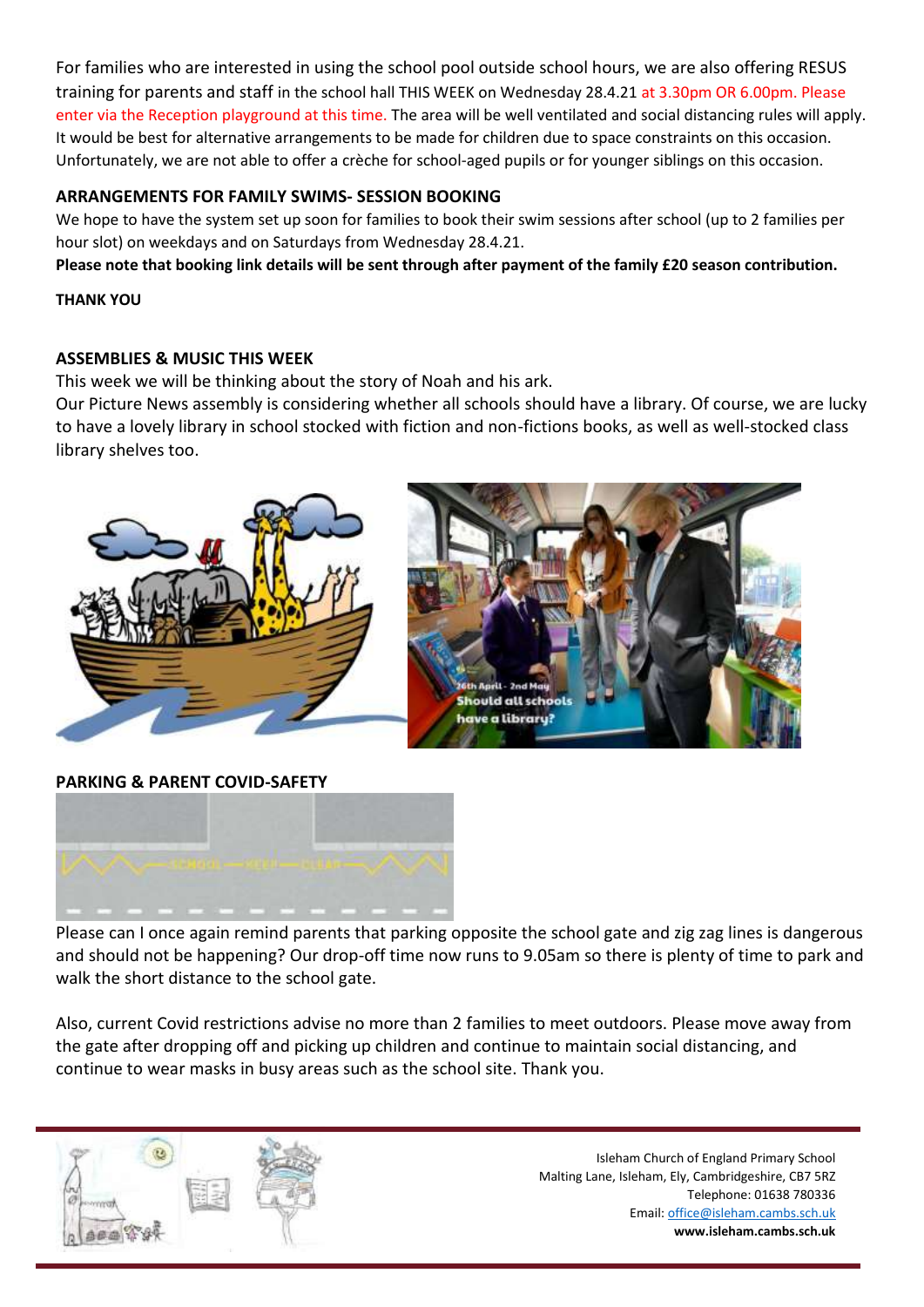#### **ROYAL MAIL HEROES STAMP COMPETITION**





Our school is delighted to be taking part in Royal Mail's Heroes Stamp Design Competition, honouring the heroes of the coronavirus pandemic. Some of your children may have either brought home an entry form for this competition to work on at home, or their teachers may be planning for the children to complete entries in school.

PLEASE SEND ALL ENTRIES VIA THE SCHOOL ONCE COMPLETE- THE DEADLINE IS FRIDAY 21<sup>ST</sup> MAY FOR ENTRIES TO BE RECEIVED BY THE SCHOOL (We will also share with you any entries we intend to send into the competition which have been created in school)

Eight pupils from primary and secondary schools across the UK will become the designers of this stamp set, and one could be your child!

See more information here:- <https://www.stampcompetition.ichild.co.uk/>

Each entry we send in will have the name of each child, plus their age and our school's name and postcode.

Before we submit entries to Royal Mail we need explain how Royal Mail will use these details. Royal Mail will use these details of children who enter (i.e. name, age, school name and postcode) to run the competition, including to contact the winners and distribute prizes. Royal Mail will share this information with iChild Limited and The Education Company Limited, who are helping Royal Mail to run the competition.

Except in the case of the 120 children who reach the Regional Finalists stage, Royal Mail will delete all of this data by 30th September 2021.

As is usual in competitions, Royal Mail may, if requested, tell the Advertising Standards Authority of those winners' surnames and counties. Members of the public will also be able to ask Royal Mail for that information after 30th September 2021.

We will NOT send off any entries without your knowledge so that you can make the decision about whether you wish your child's name and school postcode to be provided to the competition.

If your child enters the competition, Royal Mail has what data protection law calls a "legitimate interest" to use your child's details (i.e. name, age, school name and postcode) in the ways described above. However, your decision of what is best for your child takes priority, so if you have any concerns please let your child's teacher know not to include your child's design in the competition.

Please refer to Royal Mail's Privacy Notice at **https://www.royalmailgroup.com/en/site/privacynotice/** for more information.

Thank you

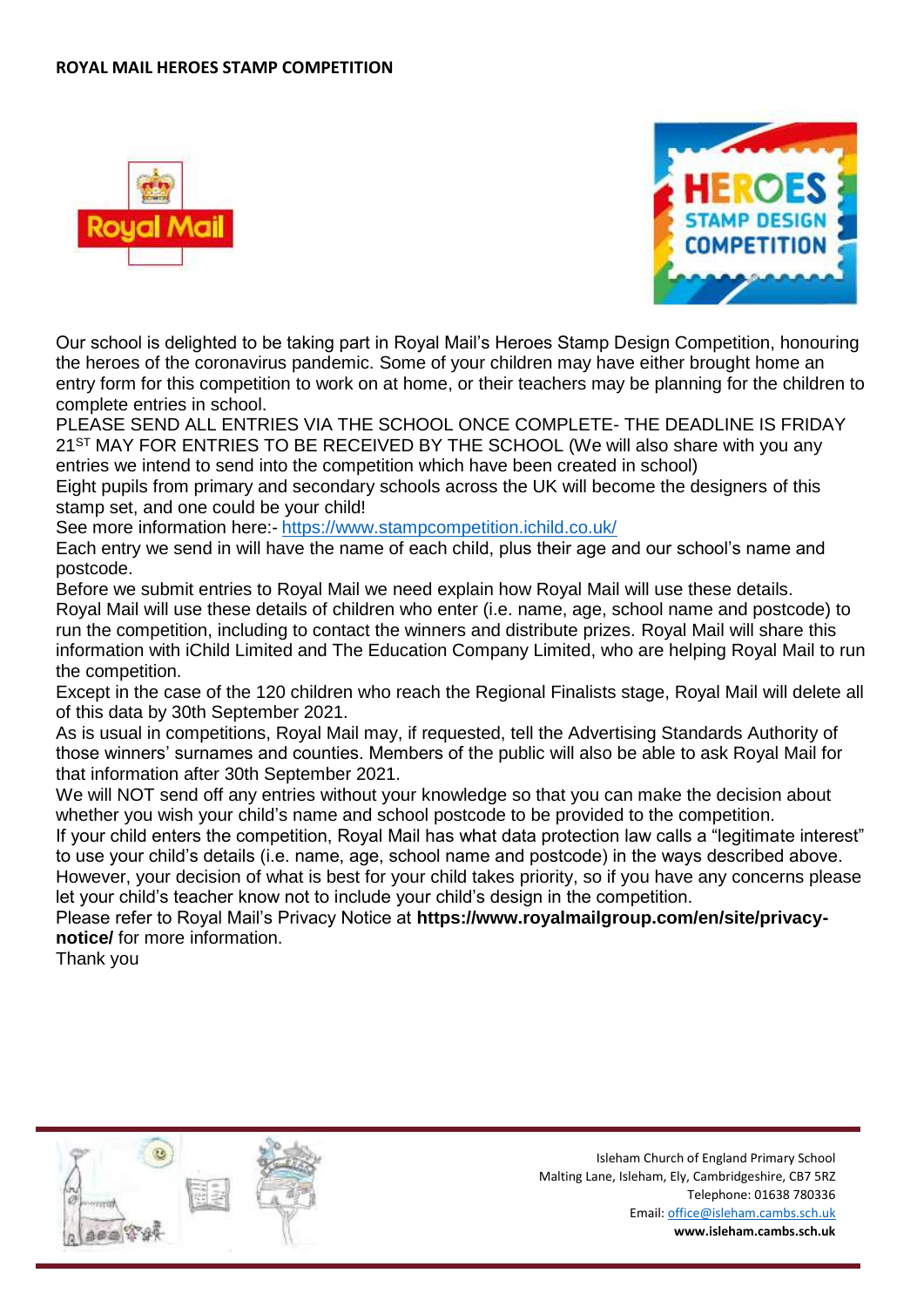# **TERM DATES- SUMMER 2021- The dates below are provided for guidance- any changes will be notified week by week by marking them in red.**

| 26/04/2021 | 4.00pm- Parent volunteer training via Zoom                               |
|------------|--------------------------------------------------------------------------|
| 27/04/2021 |                                                                          |
| 28/04/2021 | RESUS Training for parents and staff 3.30pm OR 6.00pm in the school hall |
| 29/04/2021 | 9.00am- Parent volunteer training via Zoom                               |
| 30/04/2021 |                                                                          |
| 01/05/2021 |                                                                          |
| 02/05/2021 |                                                                          |
| 03/05/2021 | <b>BANK HOLIDAY- NO SCHOOL</b>                                           |
| 04/05/2021 | 6.30pm- Resources Ctte followed by full govs                             |
| 05/05/2021 |                                                                          |
| 06/05/2021 |                                                                          |
| 07/05/2021 |                                                                          |
| 08/05/2021 |                                                                          |
| 09/05/2021 |                                                                          |
| 10/05/2021 | <b>SWIMMING STARTS</b>                                                   |
| 11/05/2021 | 6.30pm- P&S Cttee via Zoom                                               |
| 12/05/2021 |                                                                          |
| 13/05/2021 |                                                                          |
| 14/05/2021 |                                                                          |
| 15/05/2021 |                                                                          |
| 16/05/2021 |                                                                          |
| 17/05/2021 |                                                                          |
| 18/05/2021 |                                                                          |
| 19/05/2021 |                                                                          |
| 20/05/2021 |                                                                          |
| 21/05/2021 |                                                                          |
| 22/05/2021 |                                                                          |
| 23/05/2021 |                                                                          |
| 24/05/2021 |                                                                          |
| 25/05/2021 |                                                                          |
| 26/05/2021 |                                                                          |
| 27/05/2021 | 6.30pm Zoom meeting for new Reception (Sept 2021) intake families        |
| 28/05/2021 | 'Sharing Friday' for sharing pupil wow work with parents via ClassDojo   |
| 29/05/2021 |                                                                          |
| 30/05/2021 |                                                                          |
| 31/05/2021 | <b>HALF TERM</b>                                                         |
| 01/06/2021 | <b>HALF TERM</b>                                                         |
| 02/06/2021 | <b>HALF TERM</b>                                                         |
| 03/06/2021 | <b>HALF TERM</b>                                                         |
| 04/06/2021 | <b>HALF TERM</b>                                                         |
| 05/06/2021 |                                                                          |

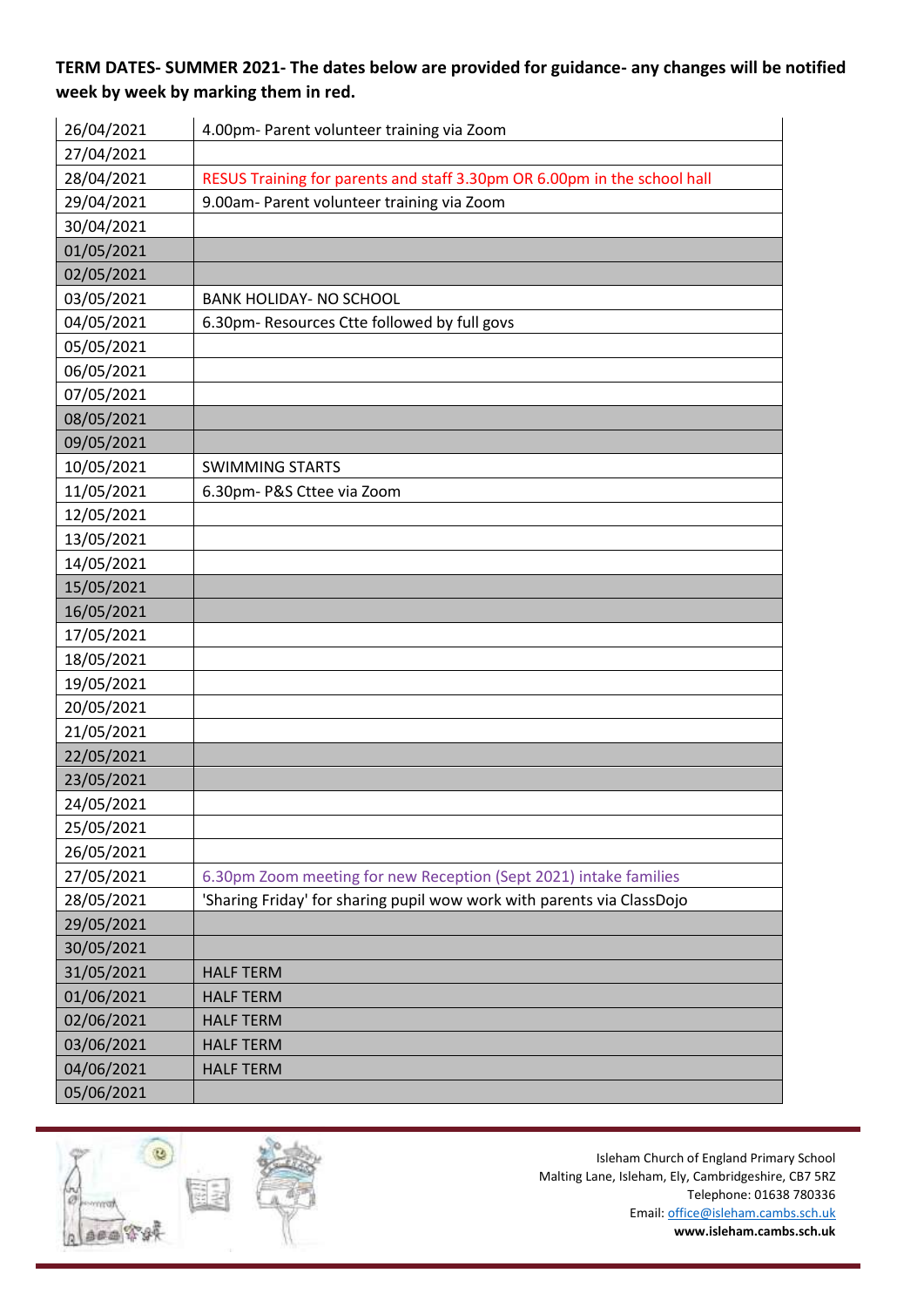| 06/06/2021 |                                                                                   |
|------------|-----------------------------------------------------------------------------------|
|            | Summer 2 APDR documents to SEN parents; New Reception intake can collect          |
| 07/06/2021 | book bags and forms throughout week- distanced tours by appointment               |
| 08/06/2021 | Story time at Pre-School 10.30am                                                  |
| 09/06/2021 |                                                                                   |
| 10/06/2021 | 6.30pm-Resources Ctte Meeting                                                     |
| 11/06/2021 |                                                                                   |
| 12/06/2021 |                                                                                   |
| 13/06/2021 |                                                                                   |
| 14/06/2021 |                                                                                   |
| 15/06/2021 |                                                                                   |
| 16/06/2021 | 6.30pm- Full Govs Meeting                                                         |
| 17/06/2021 | Story time at Pre-School 2.30pm                                                   |
| 18/06/2021 |                                                                                   |
| 19/06/2021 |                                                                                   |
| 20/06/2021 |                                                                                   |
| 21/06/2021 |                                                                                   |
| 22/06/2021 |                                                                                   |
| 23/06/2021 |                                                                                   |
| 24/06/2021 |                                                                                   |
| 25/06/2021 | pm- new Reception intake playground games 2.15pm-3.00pm                           |
| 26/06/2021 |                                                                                   |
| 27/06/2021 |                                                                                   |
| 28/06/2021 | pm-Year 5 dress rehearsal                                                         |
|            | am- new intake playground games 9.30am-10.15am, pm- Year 6 dress rehearsal,       |
|            | 3.30pm- Residential Meeting for CURRENT Year 6 (kit lists, room preferences etc), |
| 29/06/2021 | 6.30pm-Year 5 play 'Rock Bottom'                                                  |
| 30/06/2021 | Whole school sports events- timings tbc                                           |
| 01/07/2021 | pm-Year 6 final dress rehearsal, 6.30pm-Year 6 production                         |
| 02/07/2021 | Reserve date- Whole school sports events                                          |
| 03/07/2021 |                                                                                   |
| 04/07/2021 |                                                                                   |
| 05/07/2021 | <b>SCIENCE WEEK</b>                                                               |
| 06/07/2021 | SVC Transition Day (Y6) SEN only                                                  |
| 07/07/2021 | SVC Transition Day (Y6) Young Carers/ extra visit                                 |
|            | SVC Transition Day (Y6) all pupils; Move up day- all pupils- New Reception visit  |
| 08/07/2021 | session am & pm groups (9.15-11.15am & 1.00pm-3.00pm)                             |
|            | pm- Science Fair Year 6 stalls, 'Sharing Friday' for sharing pupil wow work with  |
| 09/07/2021 | parents, End-of-year reports out to parents                                       |
| 10/07/2021 |                                                                                   |
| 11/07/2021 |                                                                                   |
| 12/07/2021 |                                                                                   |
| 13/07/2021 | 6.00pm-Summer Concert                                                             |
|            | MCA transition Day 1 of 2 (Y6),                                                   |
| 14/07/2021 | 3.30pm-Year 5 residential meeting for Sept 2021- kit lists, room preferences etc  |